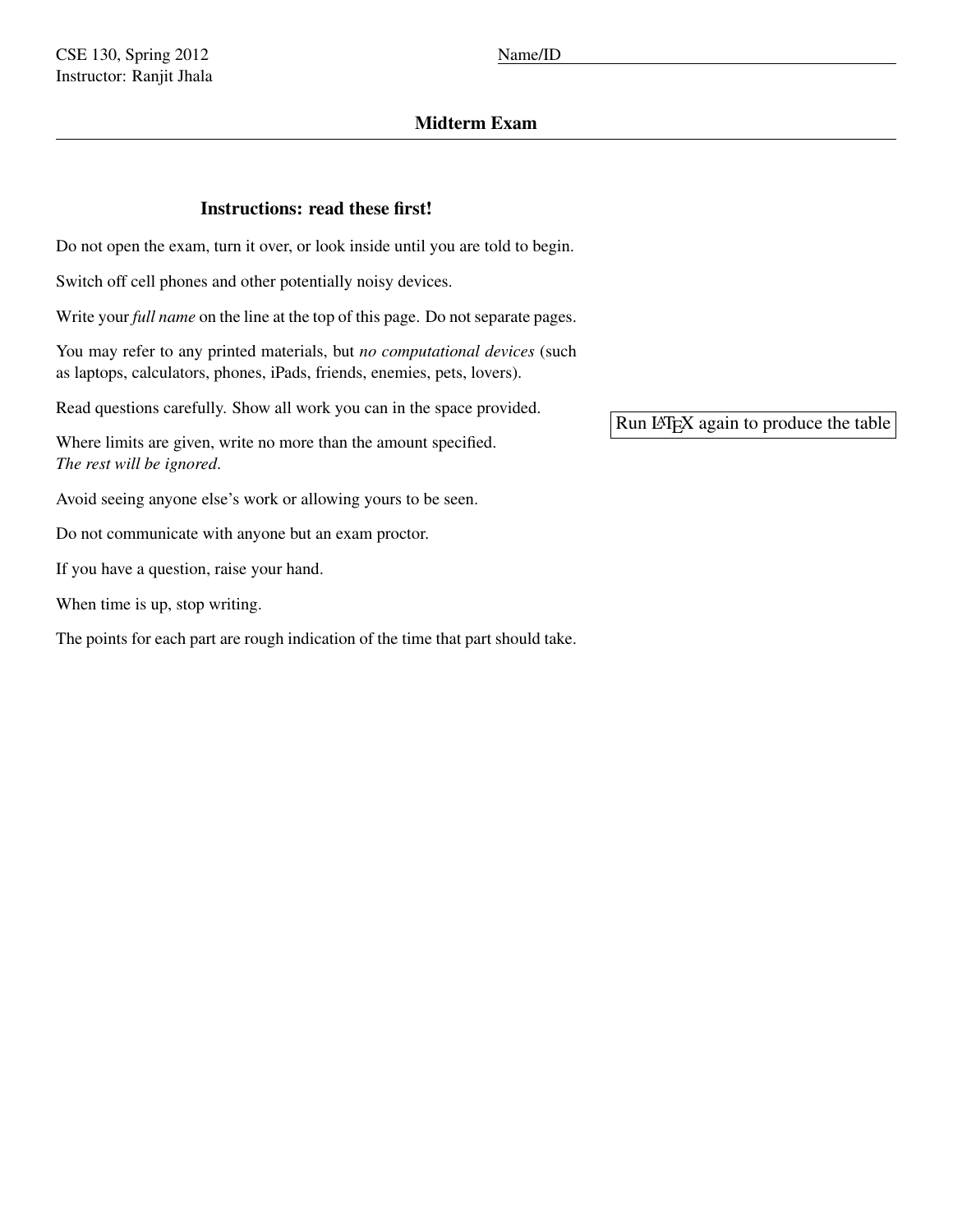```
(a) [5 points] What type does Ocaml infer for \langle \langle \rangle)
```

```
let (\langle . \rangle) = fun f g x -> f (g x)
```
(b) [5 points] What does the following expression evaluate to? (The  $\langle . \rangle$ ) is as defined for the previous part.)

```
let foo = fun x \rightarrow x + 10 in
let bar = fun x \rightarrow x * 10 in
let goo = foo <. > bar in
goo 0
```
(c) [10 points] Write a tail-recursive function whose behavior is identical to the function below:

```
let rec giftList l = match l with| [] -> "that's what I want for Christmas!"
  | g::l' -> g ˆ " and " ˆ giftList l'
```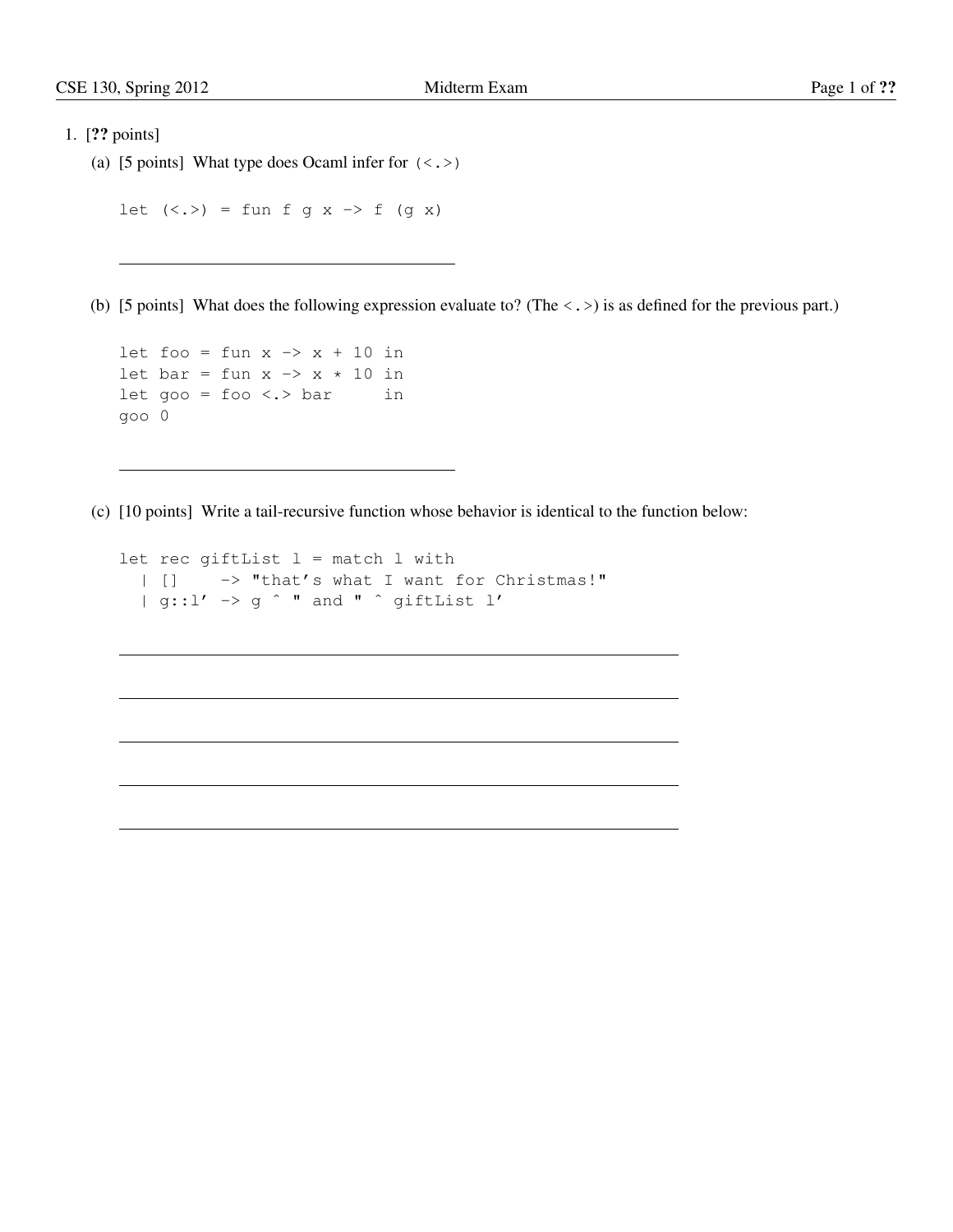In this question, we have given you three concrete recursive functions. Your goal is to write *generalized* (polymorphic, higher-order) versions of the functions that encapsulate the recursion pattern and make it easily reusable.

```
(a) [4 \text{ points}] let rec getEven xs = match xs with
     | [] -> None
     | x:xs' \rightarrow if (x mod 2 = 0)then Some x
                   else getEven xs'
```
What is the type of getEven? (Recall: type 'a option = None | Some of 'a)

### (b) [6 points] Write a function:

```
val find_first: ('a \rightarrow bool) \rightarrow 'a list \rightarrow 'a option
such that getEven is equivalent to findFirst (fun x \rightarrow x mod 2 = 0)
let rec find_first f xs = match xs with
 | [] ->
 | x::xs' \rightarrow
```
(c) [3 points] Consider the tree type type 'a tree = Leaf | Node of 'a  $*$  'a tree  $*$  'a tree

What is the type of the following function tree\_to\_string

```
let rec tree_to_string t = match t with
    | Leaf -> ""
     | Node(x, 1, r) -> let ls = tree_to_string 1 inlet rs = tree_to_string r in
                                                  \ln 2 \frac{1}{2} \frac{1}{2} \frac{1}{2} \frac{1}{2} \frac{1}{2} \frac{1}{2} \frac{1}{2} \frac{1}{2} \frac{1}{2} \frac{1}{2} \frac{1}{2} \frac{1}{2} \frac{1}{2} \frac{1}{2} \frac{1}{2} \frac{1}{2} \frac{1}{2} \frac{1}{2} \frac{1}{2} \frac{1}{2} \frac{1}{2} \frac{
```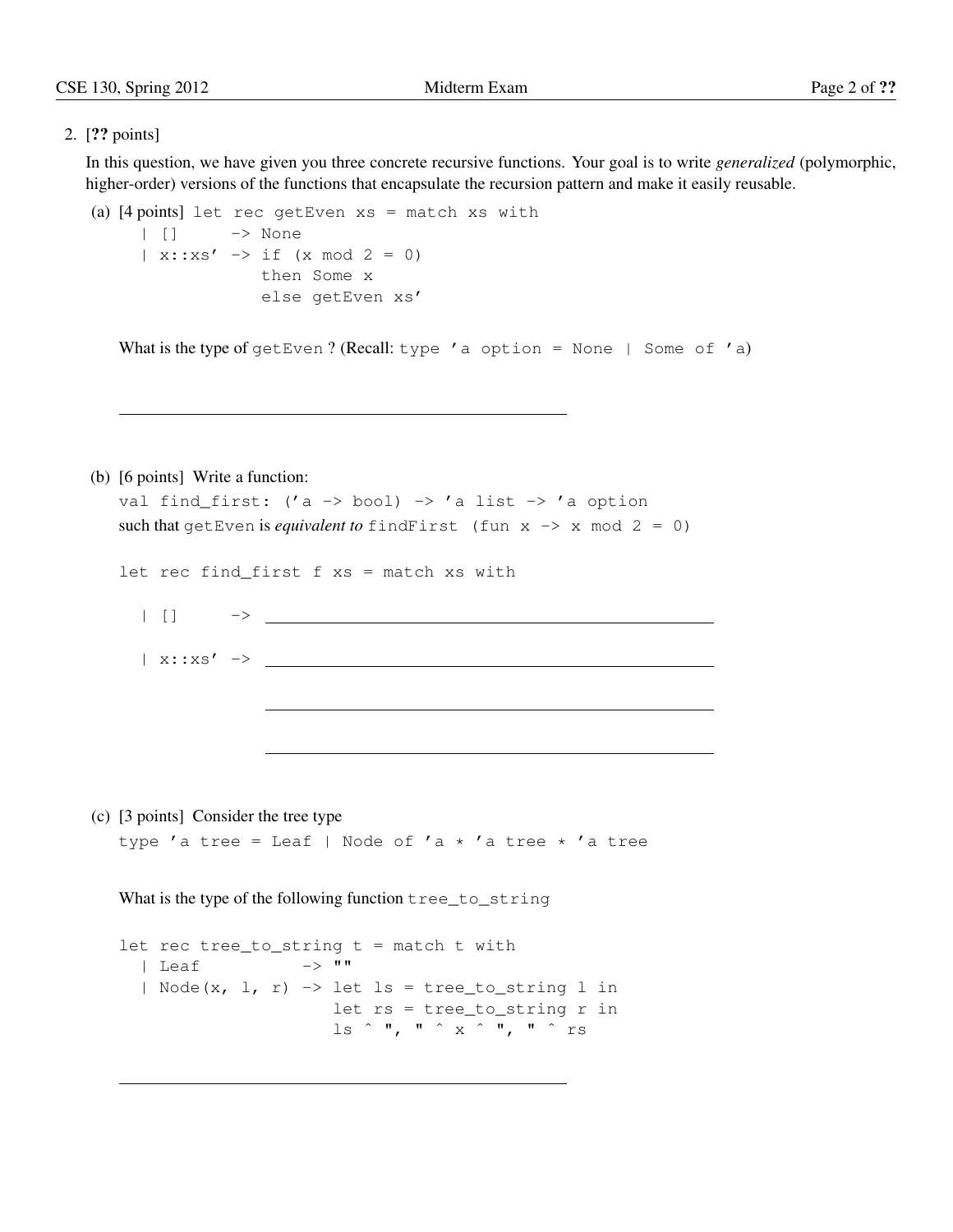|  | (d) [7 points] Write a function           |                                                                                                                                                                                                                               |  |  |
|--|-------------------------------------------|-------------------------------------------------------------------------------------------------------------------------------------------------------------------------------------------------------------------------------|--|--|
|  |                                           | val post fold: $('a \rightarrow 'b \rightarrow 'b \rightarrow 'b) \rightarrow 'b \rightarrow 'a$ tree $\rightarrow 'b$                                                                                                        |  |  |
|  | such that tree_to_string is equivalent to |                                                                                                                                                                                                                               |  |  |
|  |                                           | post_fold (fun x ls rs -> ls ^ ", " ^ x ^ ", " ^ rs) ""                                                                                                                                                                       |  |  |
|  |                                           | let rec post_fold $f$ $b$ $t$ = match $t$ with                                                                                                                                                                                |  |  |
|  |                                           |                                                                                                                                                                                                                               |  |  |
|  |                                           |                                                                                                                                                                                                                               |  |  |
|  |                                           | the control of the control of the control of the control of the control of the control of the control of the control of the control of the control of the control of the control of the control of the control of the control |  |  |
|  |                                           |                                                                                                                                                                                                                               |  |  |
|  |                                           |                                                                                                                                                                                                                               |  |  |
|  |                                           |                                                                                                                                                                                                                               |  |  |
|  | (e) [10 points] Write a function          |                                                                                                                                                                                                                               |  |  |
|  |                                           | val in_fold: $('a \rightarrow 'b \rightarrow 'a) \rightarrow 'a \rightarrow 'b$ tree $\rightarrow 'a$                                                                                                                         |  |  |
|  |                                           | such that tree_to_string is <i>equivalent to</i> in_fold (fun str x -> str $\hat{ }$ ", " $\hat{ }$ x $\hat{ }$ ", ") ""                                                                                                      |  |  |
|  |                                           | let rec in_fold $f$ $b$ $t$ = match $t$ with                                                                                                                                                                                  |  |  |
|  | Leaf                                      |                                                                                                                                                                                                                               |  |  |
|  |                                           |                                                                                                                                                                                                                               |  |  |
|  |                                           |                                                                                                                                                                                                                               |  |  |
|  |                                           |                                                                                                                                                                                                                               |  |  |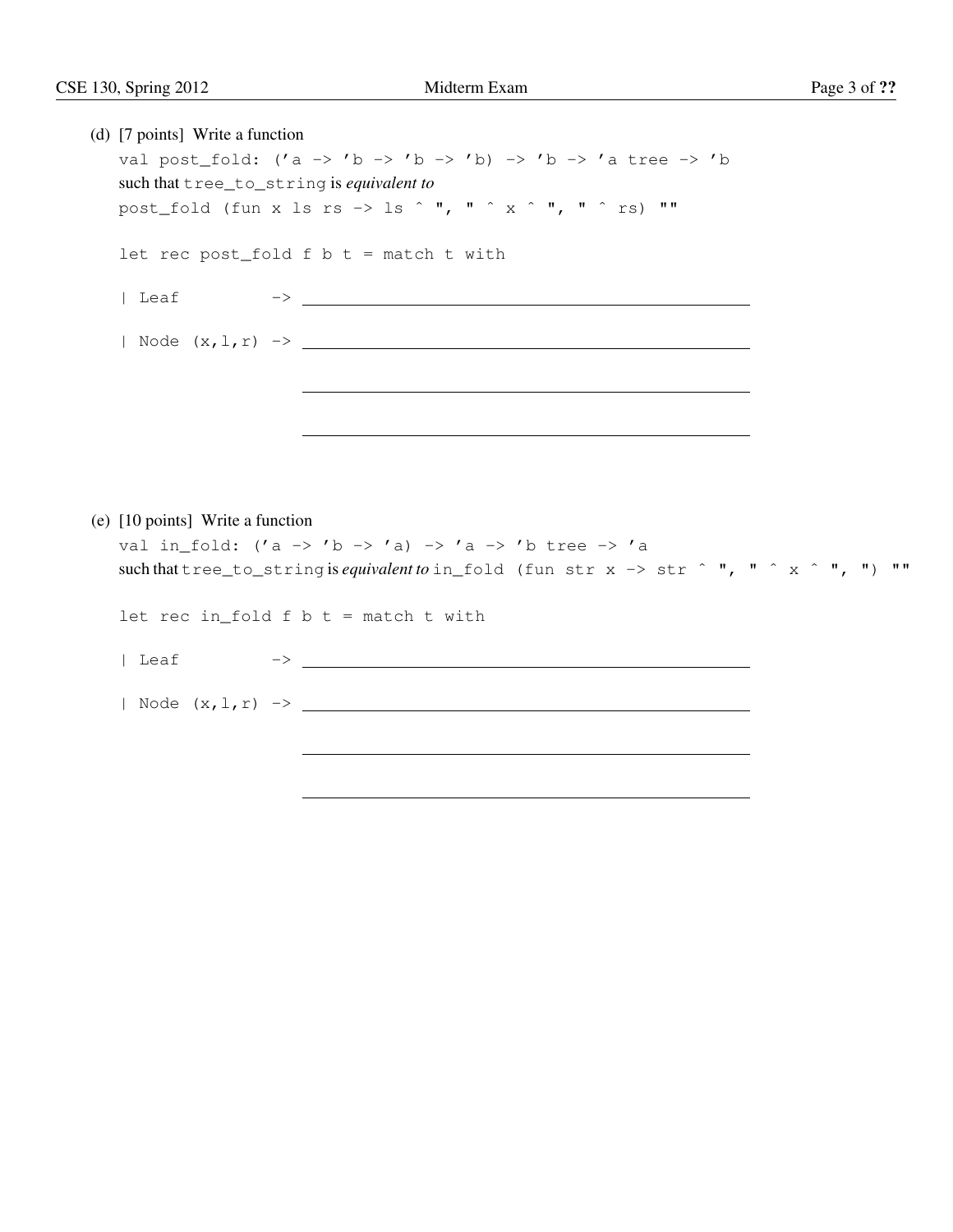Consider the following datatype

type ('a, 'b) either = Left of 'a | Right of 'b

The either type is a generalization of option which instead of just representing the *junk* value as None, allows you to attach some information of type 'a.

- (a) [2 points] Write down an expression that has the type (int, string) either *and also* has the type (int, bool) either (Say what?! How can an expression have two types? Remember [] can have type int list and also have type string list.)
- (b) [2 points] Write down an expression that has the type (int, string) either *but does not* have the type (int, bool) either

(c) [6 points] Write a function

val assoc: 'k -> ('k \* 'v) list -> ('k, 'v) either The function should have the following behavior:

```
# assoc "z" [("x", 1); ("y", 2); ("z", 3); ("z", 4)];
- : (string, int) either = Right 3
# assoc "z" [("x", 1); ("y", 2)] ;;
- : (string, int) either = Left "z"
let rec assoc key kvs = match kvs with
| [] ->
| (k,v)::kvs' ->
```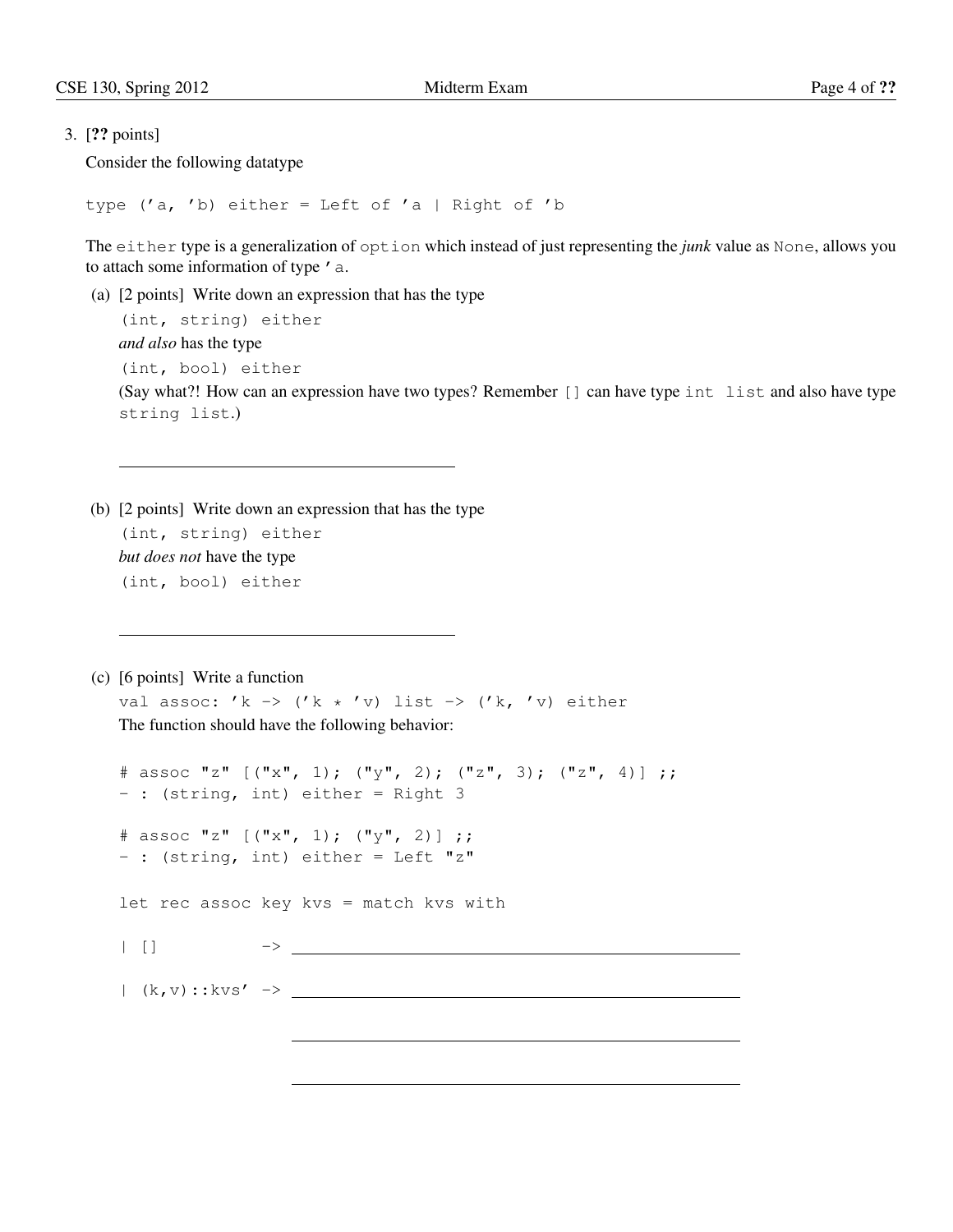### (d) [7 points] Write a function

val map:  $('b \rightarrow 'c) \rightarrow ('a, 'b)$  either  $\rightarrow ('a, 'c)$  either The function should have the following behavior:

```
# map (fun i \rightarrow i + 1) (Left "x")- : (string, int) either = Left "x"
# map (fun i -> i + 1) (Right 12)
- : ('a, int) either = Right 13
# map string_of_int (Right 12)
- : ('a, string) either = Right "12"
```
let map  $f e =$ 

(e) [8 points] Write a function

val map2: ('b ->'c ->'d) -> ('a,'b) either -> ('a,'c) either -> ('a,'d) either The function should have the following behavior:

```
# map2 (+) (Left "x") (Left "y") ;;
-: (string, int) either = Left "x"
# map2 (+) (Left "x") (Right 12) ;;
- : (string, int) either = Left "x"
# map2 (+) (Right 12) (Left "x") ;;
- : (string, int) either = Left "x"
# map2 (+) (Right 12) (Right 7) ;;
- : ('a, int) either = Right 19
```
let map2  $f$  e1 e2 =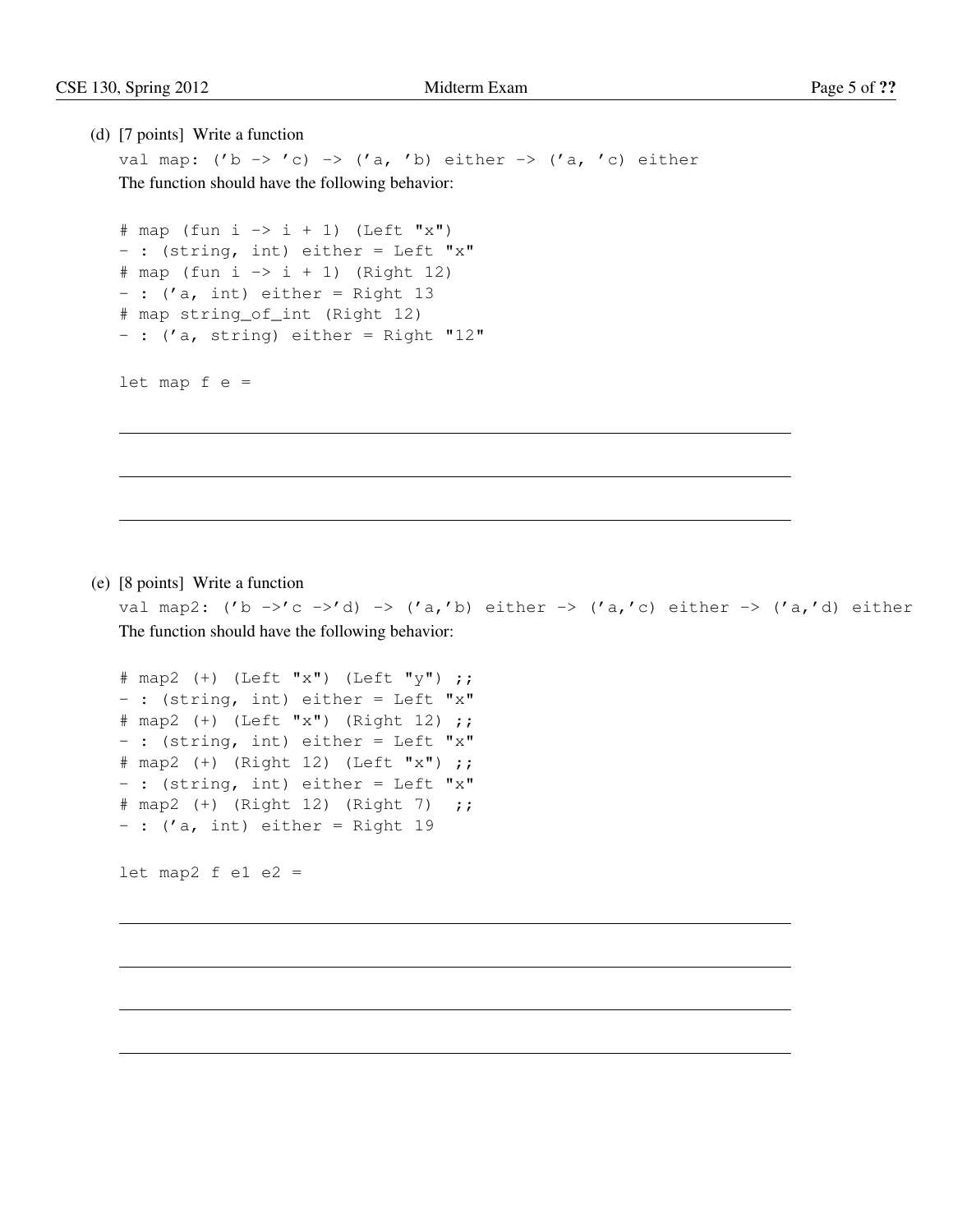Consider the following (subset) of Nano-ML.

```
type binop = Plus | Div
type expr = Const of int | Var of string | Bin of expr * binop * expr
```
As you doubtless know, the evaluation of certain expressions can result in errors such as unbound variables and divideby-zeros. Instead of using exceptions as (in the programming assignment) we will track errors via the type:

```
type error = UnboundVariable of string | DivideByZero
```
(a) [5 points] Use the function assoc above to write a function val lookup: string  $\rightarrow$  (string  $\star$  int) list  $\rightarrow$  (error, int) either The function should have the following behavior:

```
\# lookup "z" [("x", 1); ("y", 2); ("z", 3); ("z", 4)];;- : (error, int) either = Right 3
\# lookup "z" [("x", 1); ("y", 2)];
- : (error, int) either = Left (UnboundVariable "z")
let lookup x env =
```
(b) [5 points] Write a function

val safeDiv: int  $\rightarrow$  int  $\rightarrow$  (error, int) either Such that safeDiv n m returns the integer result  $n/m$  when it is defined (i.e. when m is not zero) and returns the divide-by-zero error otherwise. Concretely, your function should have the following behavior:

```
# safeDiv 40 2;;
- : (error, int) either = Right 20
# safeDiv 40 0;;
- : (error, int) either = Left DivideByZero
let safeDiv n m =
```